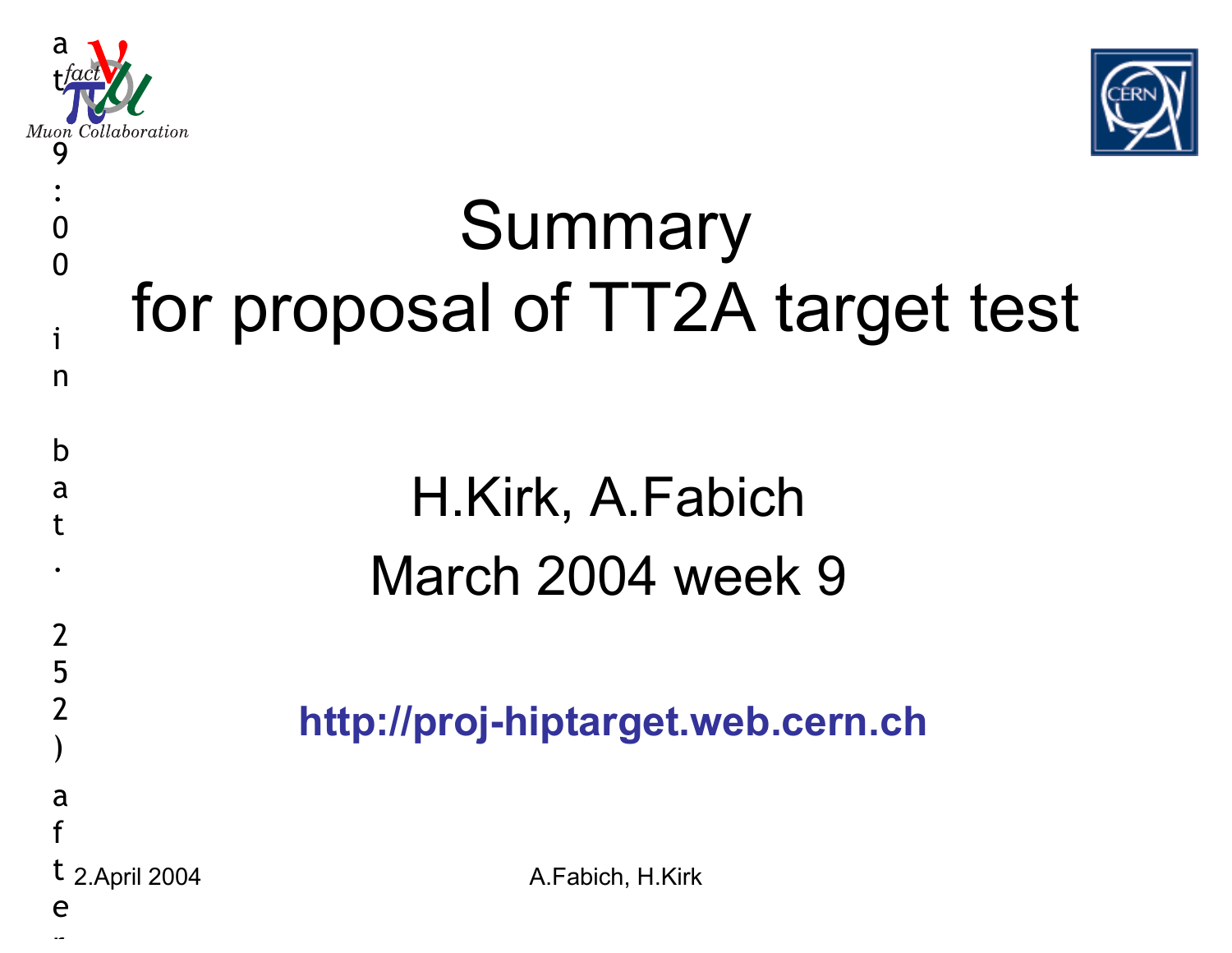

### Summary of meetings 31. March - 2. April 2004 at CERN

Wednesday

afternoon: Power, 14:00, room 304-1-001 B, minutes ▶

C.Martins AB/PO

M.Giovannozzi, C.Carli,

S.Hancock AB/ABP-RF

Thursday

- morning: PS beam, 10:00, room 6 2-002, minutes
- afternoon: Safety & Radioprotection, 14:00, room CERN-PUB (4 S-013), minutes

Friday

- morning: Cryogenics, 9:00, building 165 (meeting at 9:00 in bat. 252) F.Haug, AT/ECR▶
- afternoon: General & Physics, 14:00, room 304-1-001 B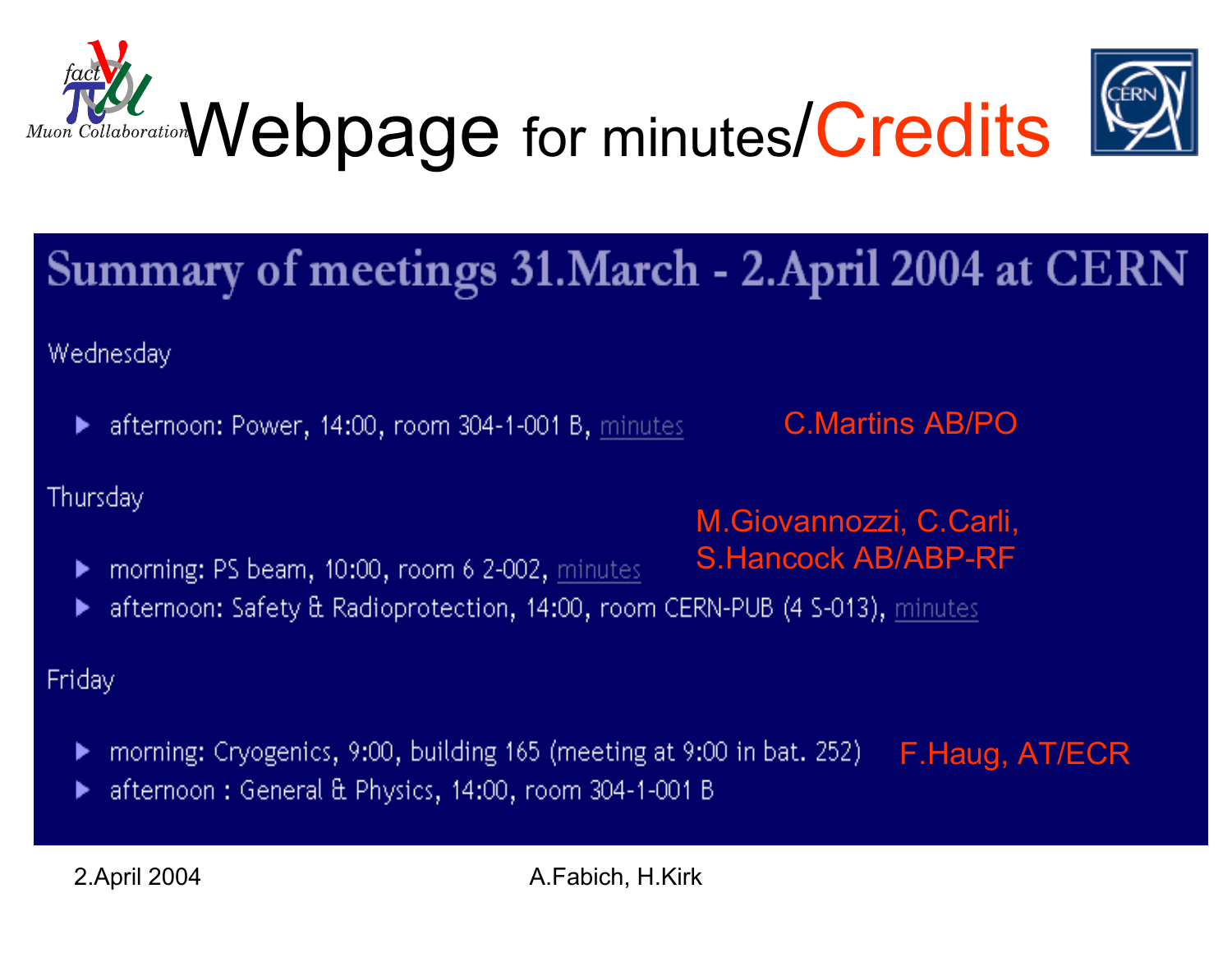

### Power supply



| Item                                   | investment kChF     | man-months     |
|----------------------------------------|---------------------|----------------|
| <b>BATTERY</b> solution                |                     |                |
| purchase batteries                     | 90                  |                |
| power supply 50 kW                     | 100                 | 3              |
| Charge/switch system                   | 80 ??? (R&D needed) |                |
| Cabling                                | 25                  |                |
| Commissioning + safety                 |                     | 4              |
| <b>TOTAL batteries</b>                 | 300                 | $\overline{7}$ |
| <b>RENTAL ALICE TYPE</b>               |                     |                |
| transport                              |                     | 3              |
| feasibility + commissioning            |                     | 3              |
| rental fee                             | 0?                  |                |
| cables                                 | 75                  |                |
| <b>TOTAL rental</b>                    | 75                  | 6              |
| <b>PURCHASE ALICE TYPE</b>             |                     |                |
| purchase Alice type                    | 350                 |                |
| installation                           | 10                  |                |
| Feasibility + contract + commissioning |                     | 9              |
| cabling                                | 75                  |                |
| <b>TOTAL purchase</b>                  | 440                 | 9              |

#### See on the web

1. Batteries

waste management? Reuse for trucks?

- 2. Rent power supply ALICE LHCb excludedIn contact with ALICE
- 3. Purchase power supply ALICE/LHCb resell? To BNL/JPARC/CERN

All three possibilities are technically possible!

#### Installation:

- ISR tunnel
- access to TT2A through gallery
- no activation of material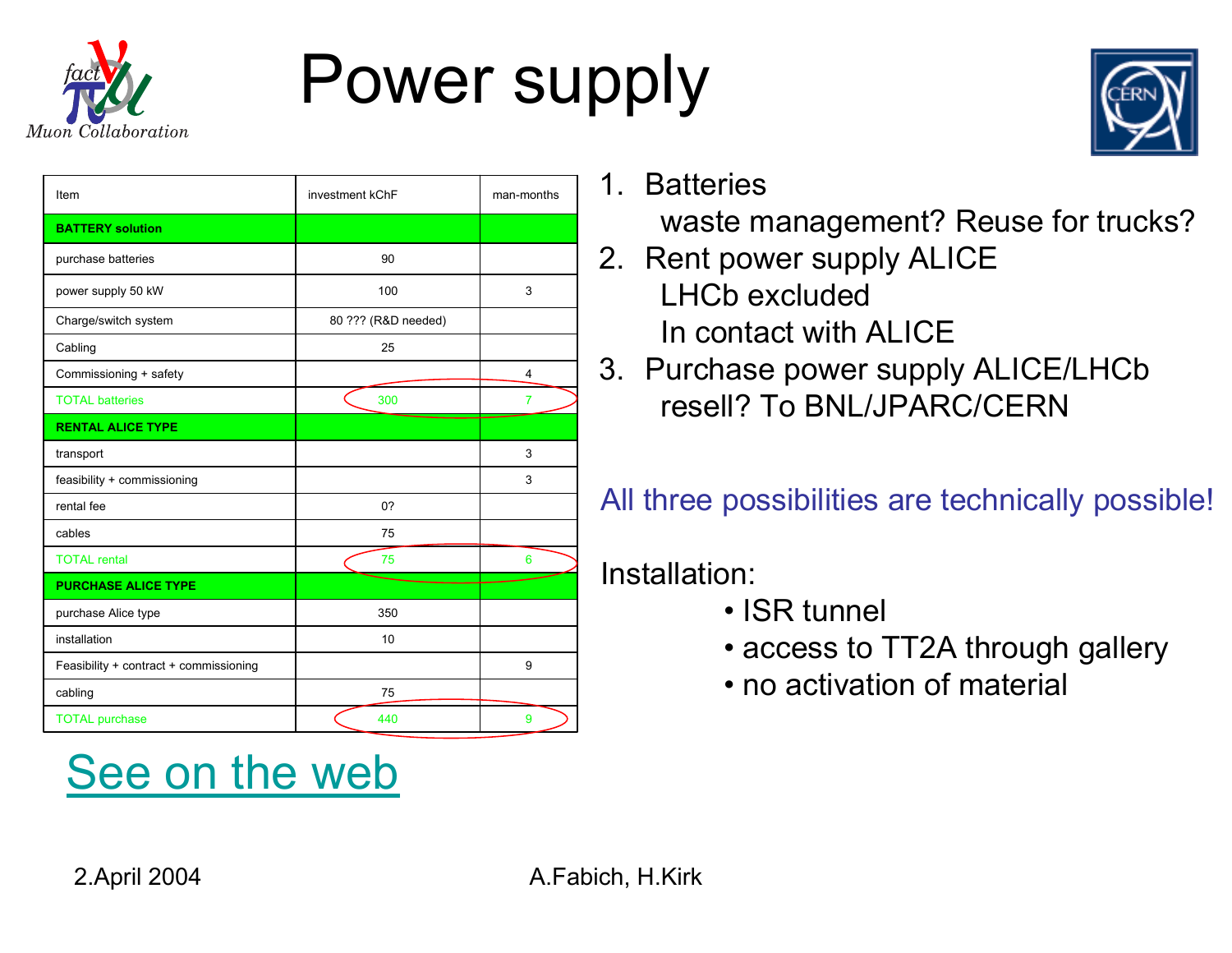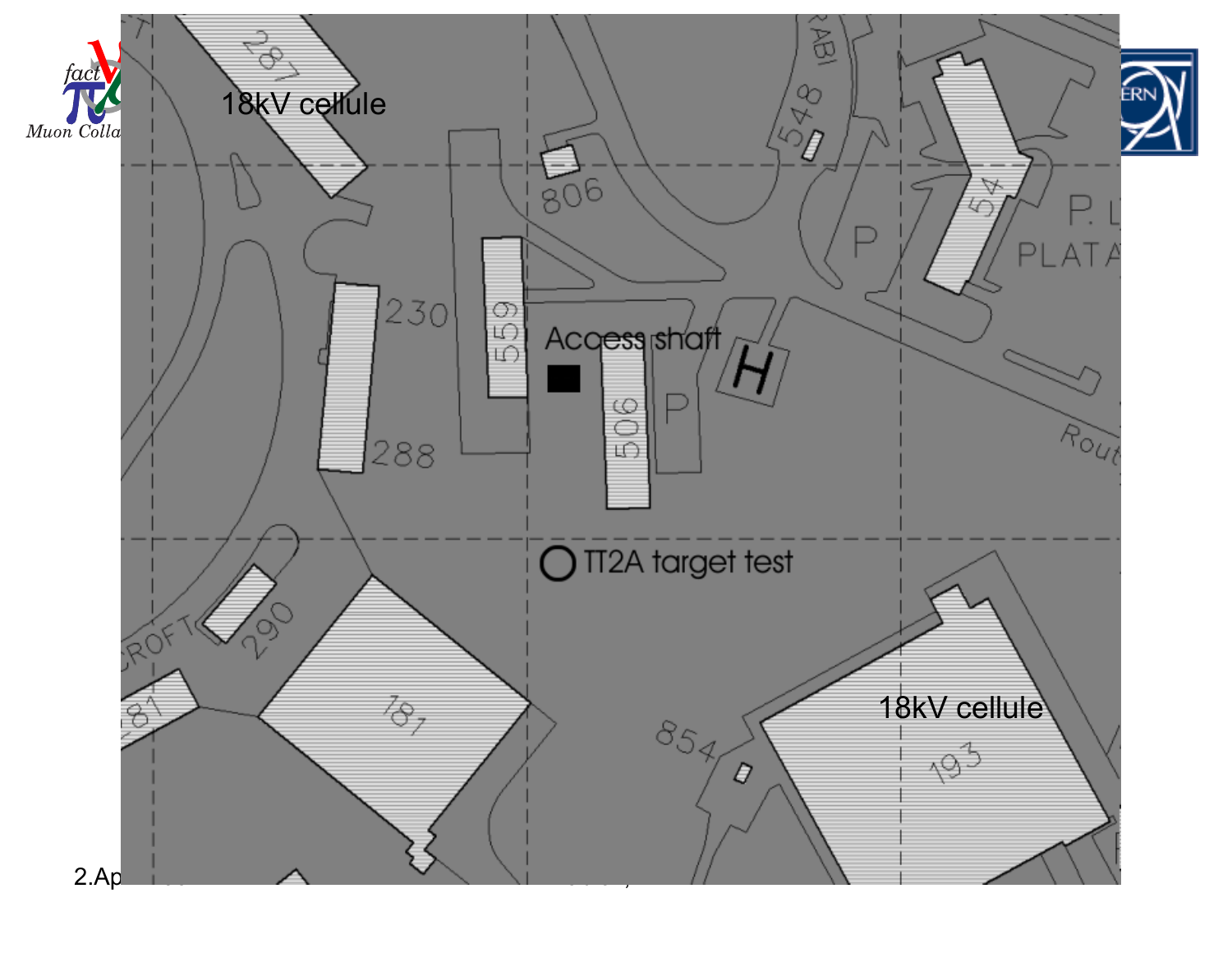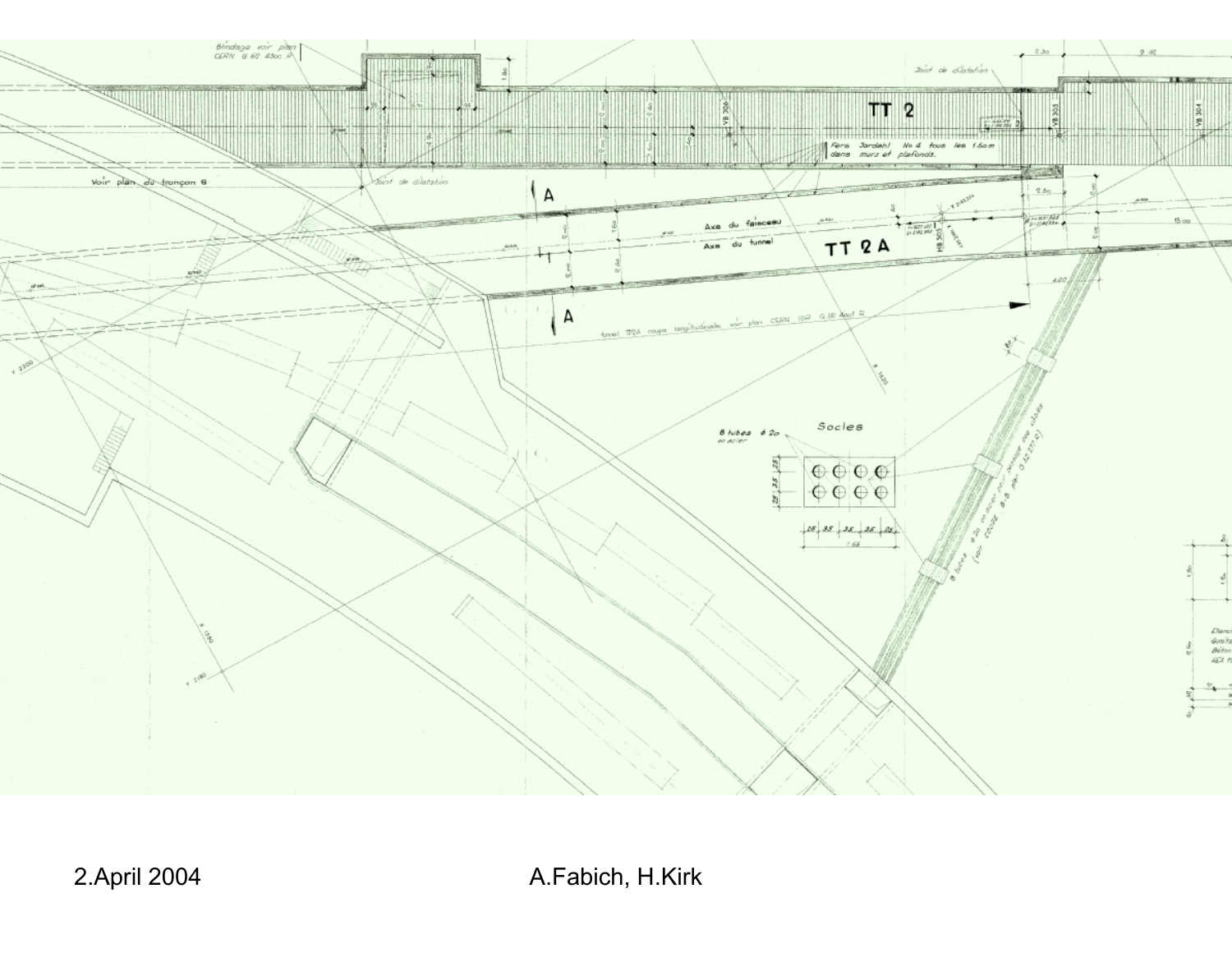

## PS beam

• momentum p = 20 GeV/c

due to compatibility with nToF and kicker

- 4 bunches within 8 PS buckets at our digression
- $\bullet$   ${\rm t_{pulse}}$ = 0.5-2 microseconds
- t<sub>bunch</sub>=50ns full length, peak-to-peak 250 ns
- pulse length below 1 microsecond needs 2 man-months to develop
	- apart from this effort needed is in the order of days to week
	- money: 0 kChF

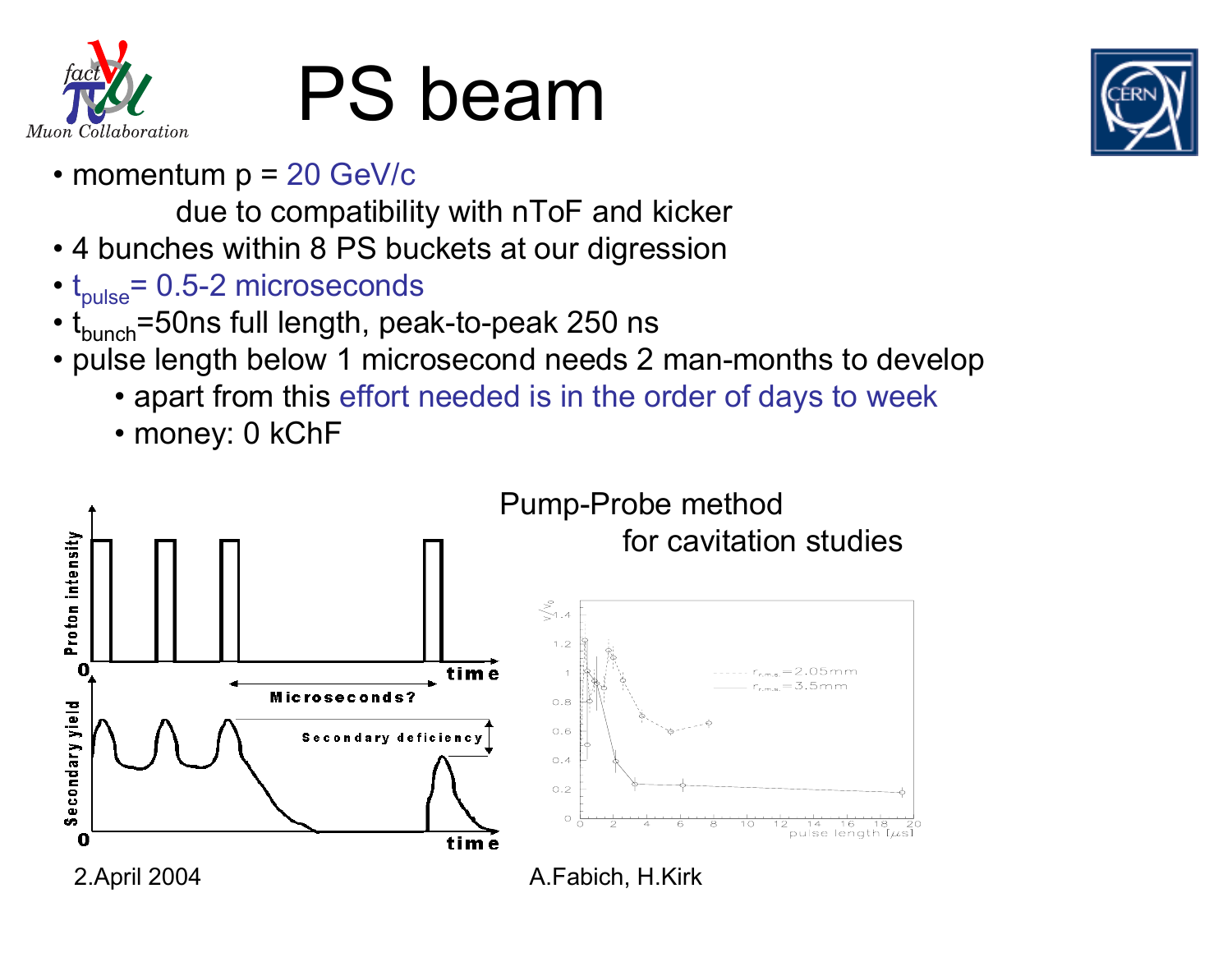

Cryogenics



Solution towards TT2A and "permanent" LN2 supply (fixed dewar)

Responsibility in US: solenoid, controls, DVB

• FH provided:

FH is advising

- Schematic flow chart
- – List of recuperated material
	- 6000 l dewar
	- Cryogenic lines (bat 180: 4x25 m simple, 2x50 m shielded)
	- Heater
	- Vacuum pump ROOT
	- Manpower: 1.5 FTE\*years
	- 50 kChF (for small parts)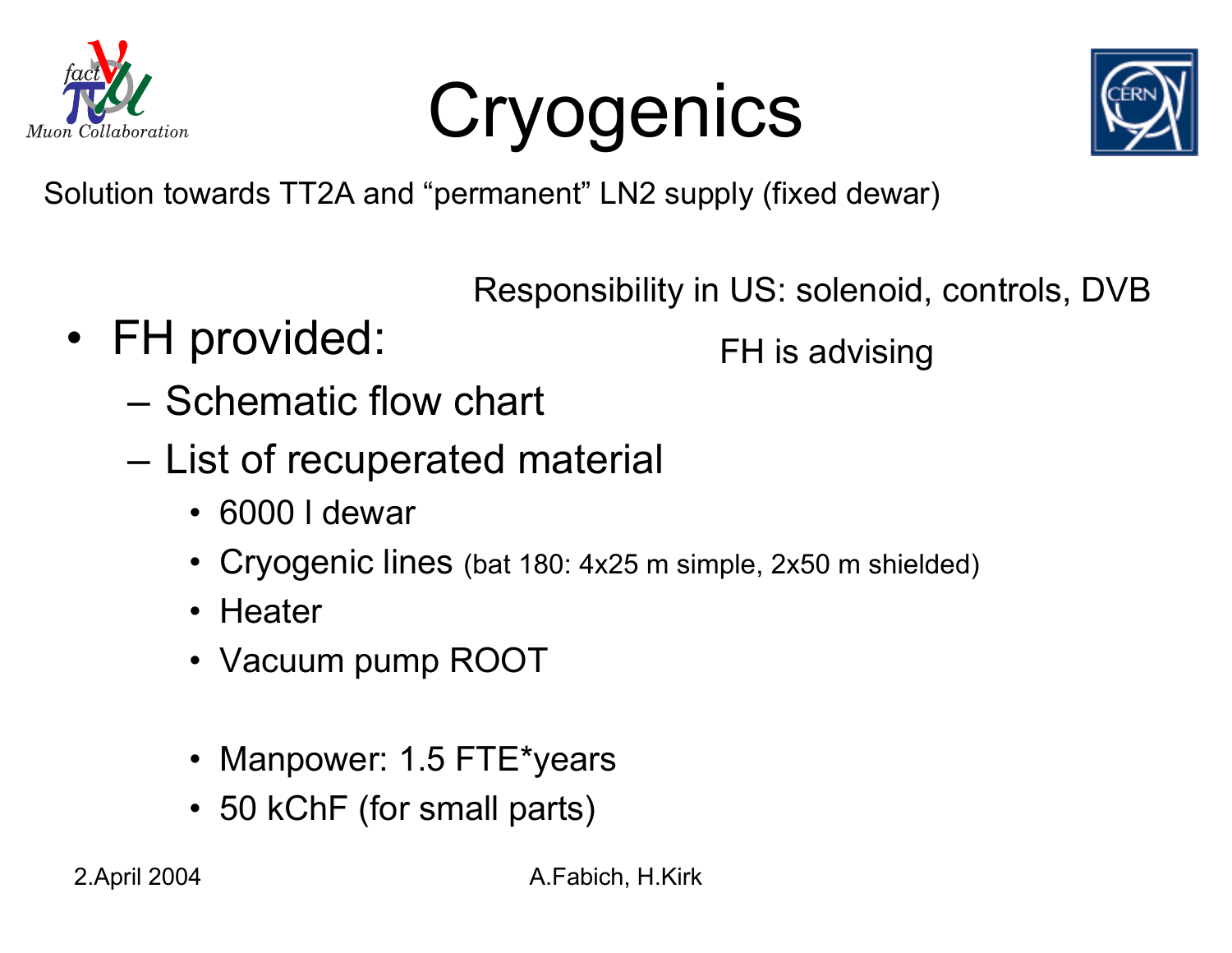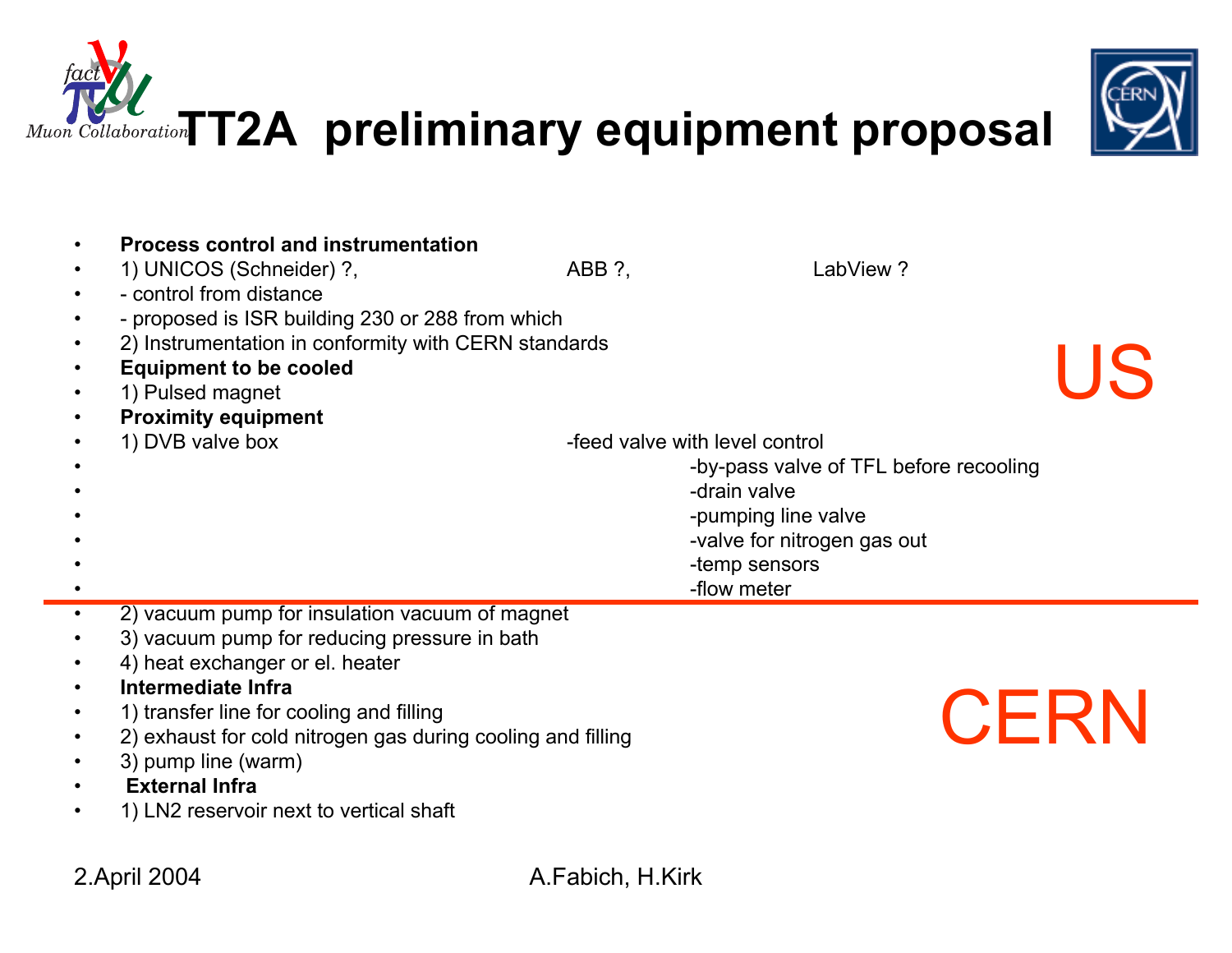



#### •SHOW HARD-COPY of FLOW CHART

2.April 2004 A.Fabich, H.Kirk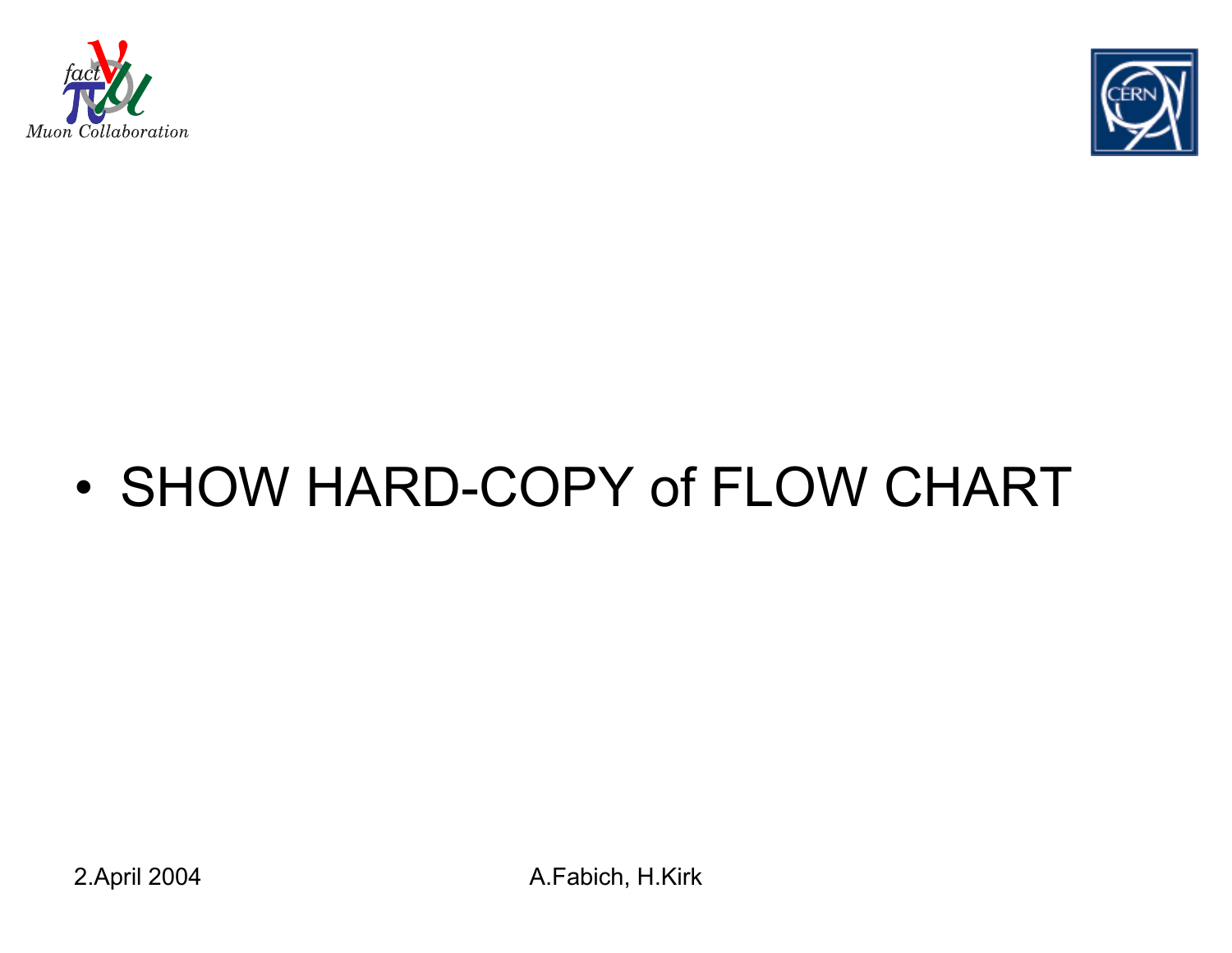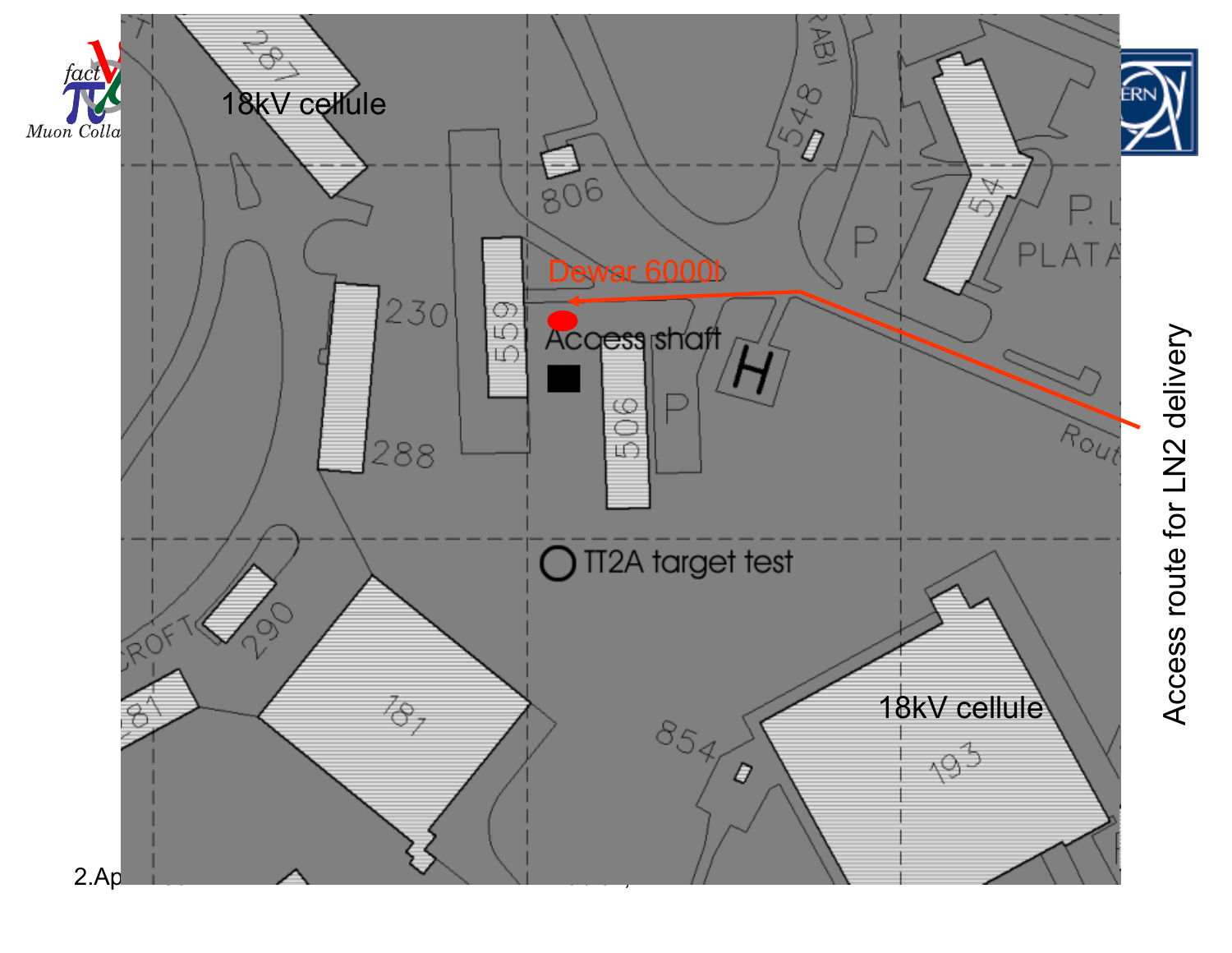





- • Not mentioned so far:
	- Physic studies
	- Project management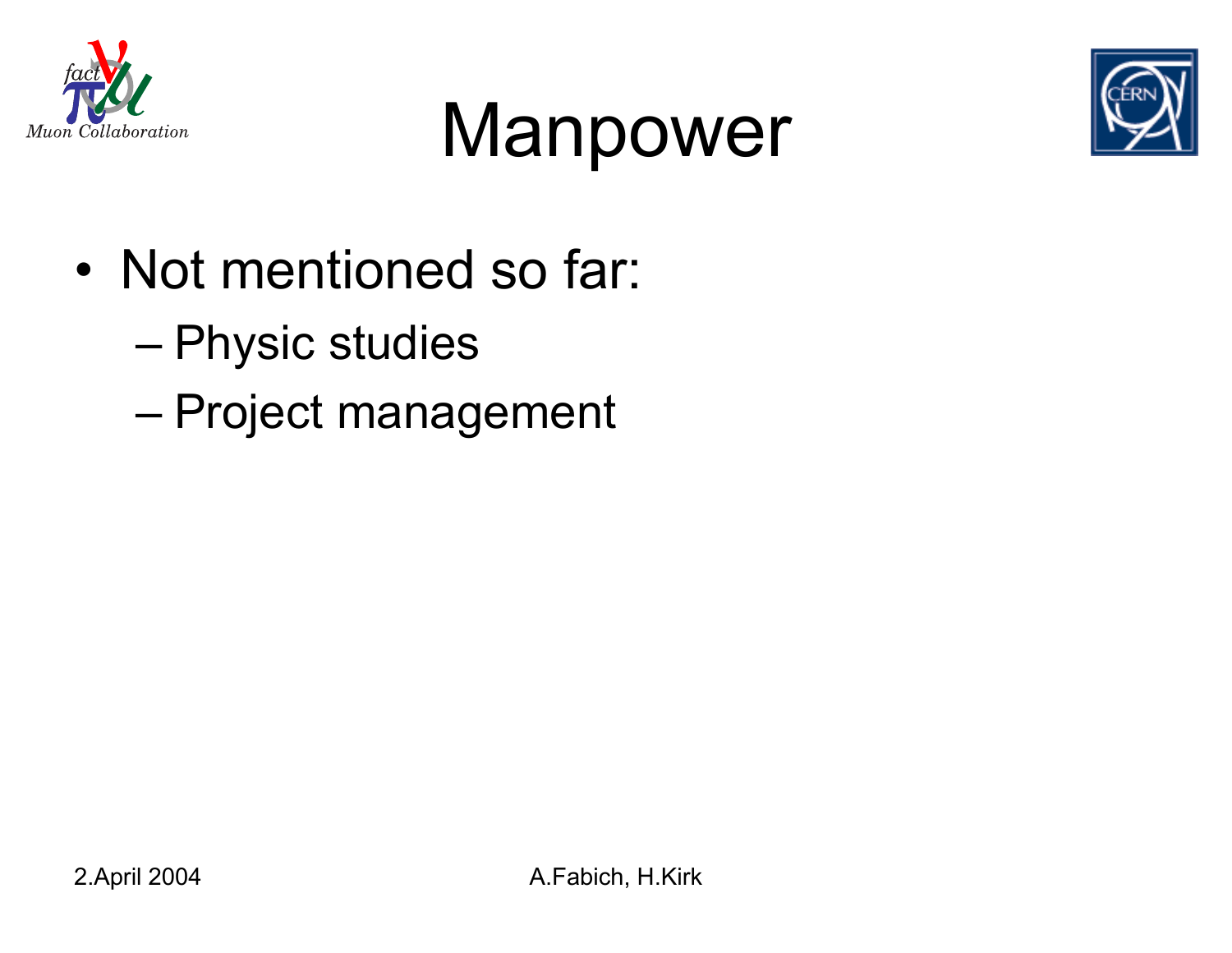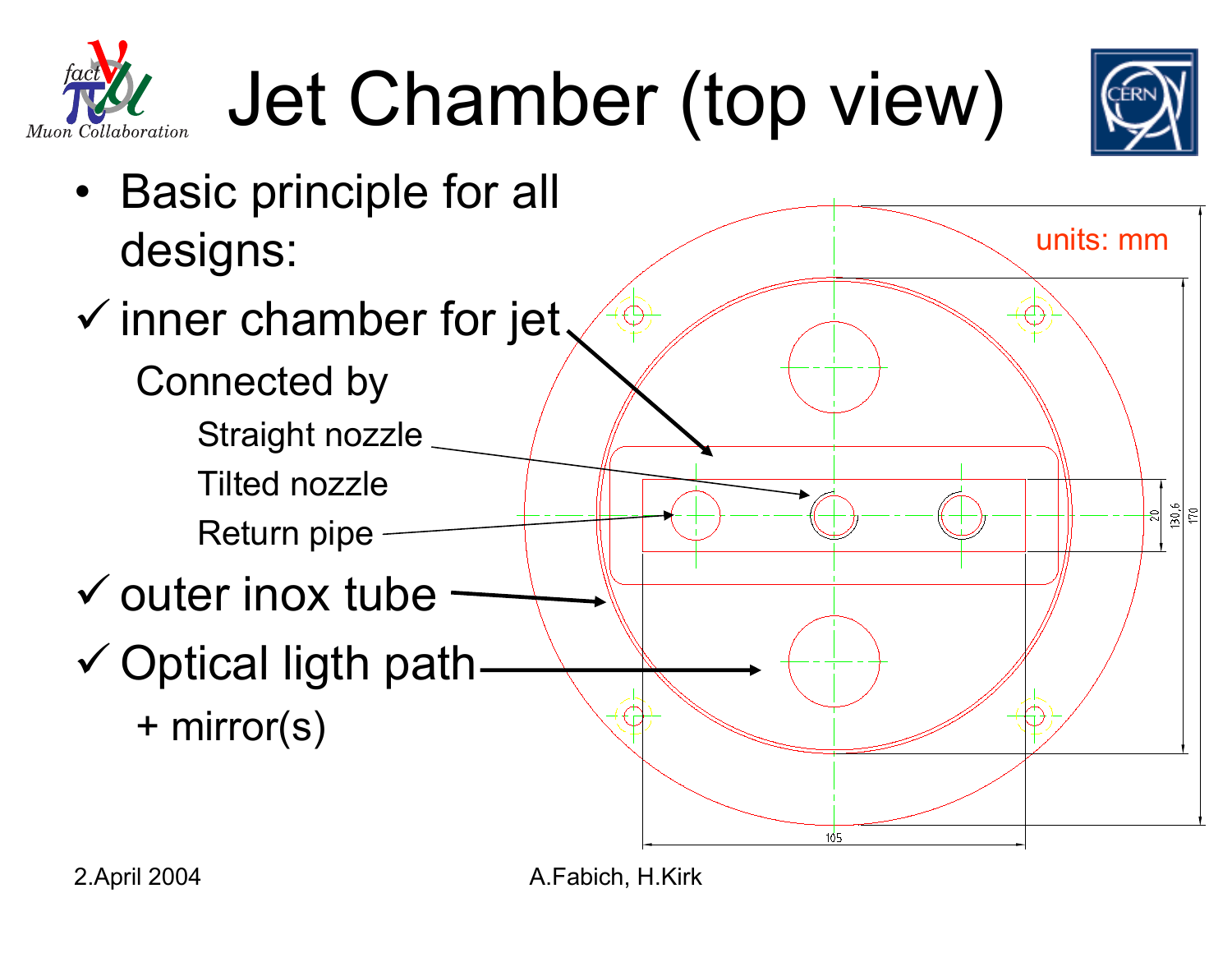# Optical System (2)



Muon Collaboration

Bore of magnet 13 cm contains:

- jet chamber
	- steel frame
	- Makrolon plates
- mirror system
	- support (adjustable in height) around jet chamber
	- 2 mirrors
- mercury recuperation system

The maximum observation along jet is defined by magnet bore minus the width of the jet chamber (minus some safety margins) Total area given by h and z

SAFETY MARGINS ~ 1mmflexibility!